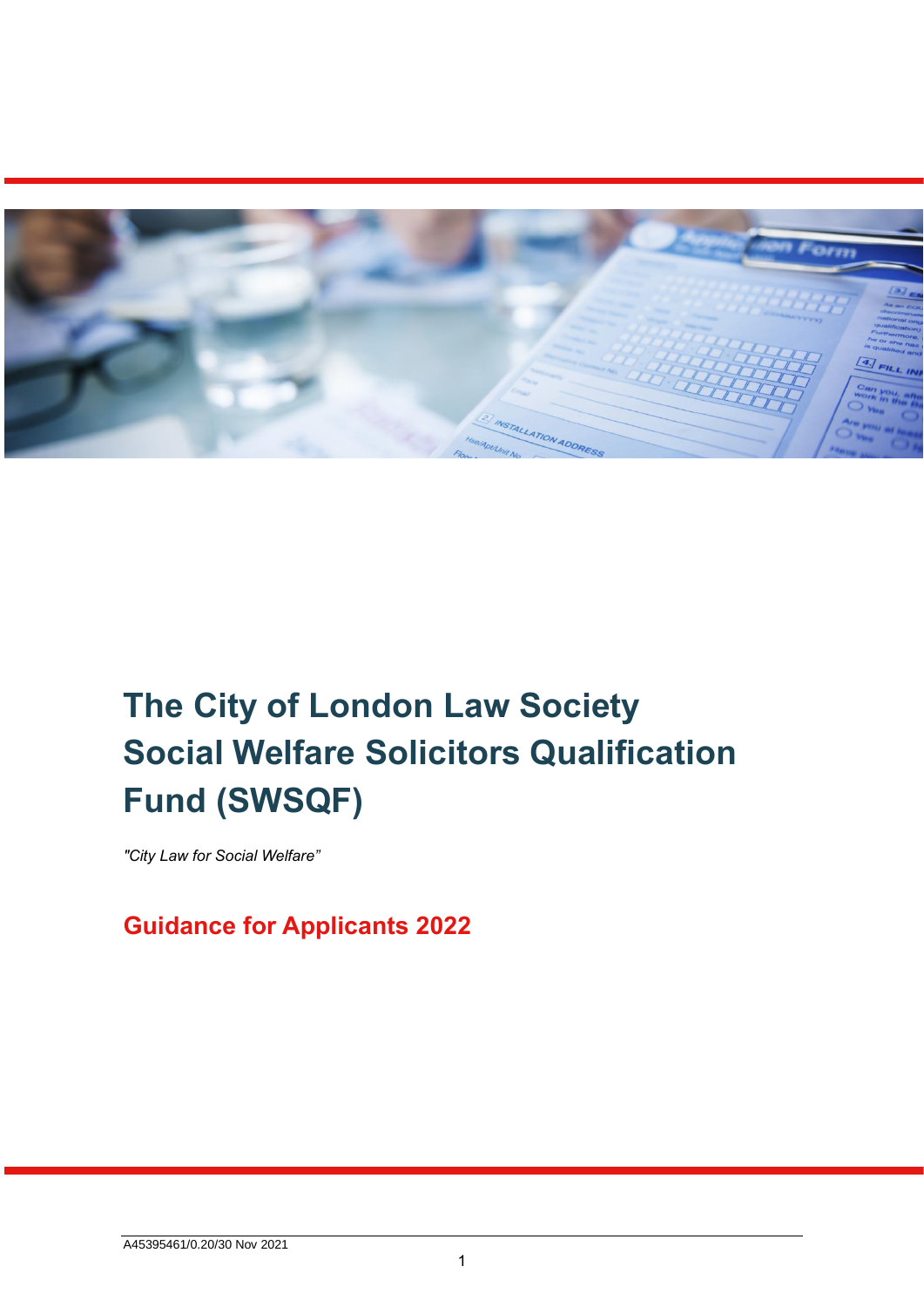## **1 About the Social Welfare Solicitors Qualification Fund (SWSQF)**

The SWSQF provides financial assistance for the Solicitors Qualifying Exam preparation courses and assessments (Parts 1 & 2), starting in academic year 2021/22 and concluding in academic year 2023 to outstanding applicants currently working in or contracted to work in social welfare law for organisations serving disadvantaged communities.

Guidance information about the criteria, process and timetable is detailed in this document, along with guidance on completing the separate SWSQF online Application Form (at Appendix 1). Any queries that are not addressed by the Guidance may be emailed to SWSQF@citysolicitors.org.uk.

## **2 Application Eligibility Criteria**

An applicant must fulfil the criteria set out in The Social Welfare Solicitors Qualification Fund (SWSQF) Eligibility Criteria 2022 document to be eligible to be considered for the SWSQF**.** The applicant will be asked to provide written confirmation of the statements in the Eligibility Criteria 2022 document in the Application Form during the application process.

## **3 Scope of the Scheme**

- **3.1** The SWSQF 2022 is only open to applicants seeking to start the SQE preparation course in academic year 2021-22 (likely April 2022) and sit the SQE part 1 before the end of the academic year 2022-23 (likely January 2023); and seeking to start the SQE part 2 preparation course (likely in April 2023) and sit the SQE part 2 before the end of the academic year 2022-23 (likely in July 2023). We anticipate, and are working on the assumption, that applicants complete both SQE1 and 2 within a two-year period.
- **3.2** Funding provided through the SWSQF is exclusively for the SQE Parts 1 and 2 preparation course and attendant SQE assessments and will be paid directly to (1) BARBRI with whom the applicant will sit the SQE preparation course and (2) Kaplan, who are the assessment provider. You may specify the amount that you wish to apply for up to the full cost of the SQE assessments/SQE preparation course fees. Funds will be allocated on the assumption that you will pass the SQE assessments at the first attempt. See section 5 of the SWSQF Eligibility Criteria for details of how the funds for each stage of the preparation course and exams will be released and the confirmations required from BARBRI to release funding for the next stage.
- **3.3** No additional funding is available to assist with any living expenses such as accommodation, childcare, transport; nor for any other costs which may be incurred in undertaking the SQE assessments/SQE preparation course.
- **3.4** While it is not necessary to have a confirmed place on the SQE Part 1 preparation course before submitting a SWSQF application, all awards will be subject to acceptance onto a BARBRI SQE preparation course and a place on an SQE assessment with Kaplan, anticipated to be passed by the end of the academic year 2022-23 (for SQE Part 1) and 2022-23 (for SQE Part 2)

## **4 Financial eligibility**

**4.1** Awards made under the SWSQF represent an investment in successful applicants by the City of London Law Society (CLLS) and the SWSQF's city law firm sponsors. As the scheme only provides financial assistance towards SQE preparation course fees and assessments, you must be able to support yourself and your dependants.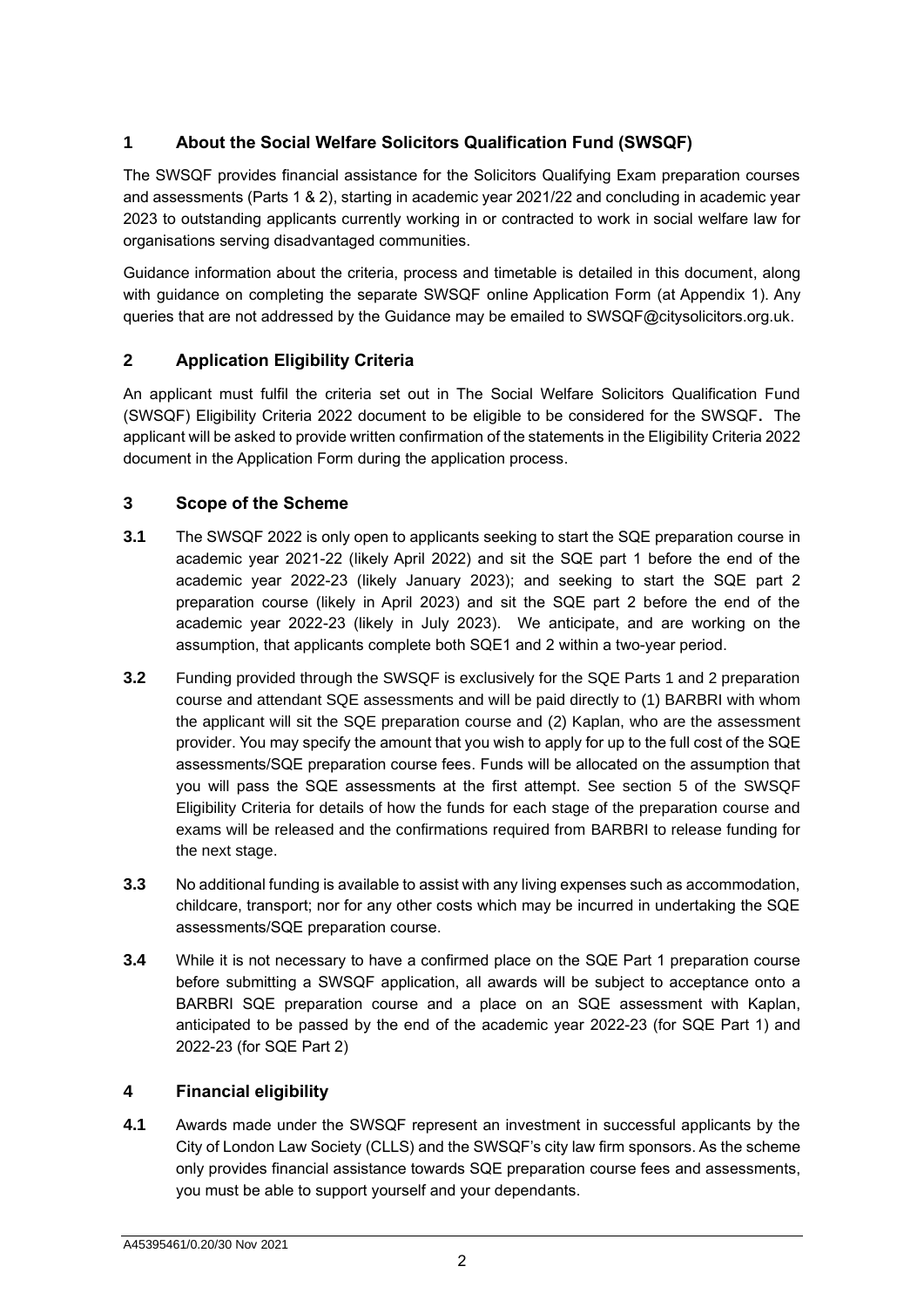- **4.2** If shortlisted, you will be required to provide evidence of your financial position, as detailed in your application at the interview including:
	- **4.2.1** Three months' worth of bank statements (covering current account, any savings account, ISA or other way of evidencing that you do not have more than £15,000 in savings).
	- **4.2.2** Loan rejection or acceptances, as appropriate.

#### **5 Process**

- **5.1** Applications to the SWSQF must be made by completing the online Application Form in full. If you are shortlisted, you will be invited to an interview with a selection panel before a final decision is made.
- **5.2** Part of the Application Form asks you to complete 4 essay questions. Your application will only be considered if those essay questions are completed in full. Please ensure that you adhere to the word limit prescribed for each question.
- **5.3** The Application Form will be made available in the materials advertising the SWSQF and from the CLLS website from **6 December 2021.**
- **5.4** Completed applications must be submitted by **midnight on 17 January 2022.** No applications will be accepted after this deadline.
- **5.5** Your employer or prospective employer will be required to confirm the matters set out in section 6 of The Social Welfare Solicitors Qualification Fund (SWSQF) Eligibility Criteria 2022 document in the Employer Support Letter, which should be submitted with your online Application Form. Applications not accompanied by your Employer Support Letter will not be accepted; neither will applications where your employer is not able to confirm all the statements in the Employer Support Template or which are otherwise incomplete.
- **5.6** Completed applications should be completed using the online Application Form. In exceptional circumstances, such as you do not have sufficient access to a computer, the Application Form may be downloaded as a PDF, completed and sent by email to SWSQF@citysolicitors.org.uk. If you wish to apply by PDF, please contact SWSQF@citysolicitors.org.uk **at least a week before the application deadline and before submitting your application** to outline your reasons, giving us time to confirm your eligibility to submit via PDF. Applications that are submitted in more than one document/file will not be accepted.
- **5.7** No extenuating circumstances whatsoever, including technical issues, will be considered for the submission of late applications so you should make sure you send your application in good time.
- **5.8** It will not be possible to amend applications in any way once submitted except in order to update contact details.
- **5.9** We will inform you whether you have been shortlisted for an interview 10 days before the interview date and during w/c **7 February 2022**. Please do not follow up before then.
- **5.10** If you are unsuccessful in being shortlisted for an interview, we are sorry we will not be able to provide individual feedback.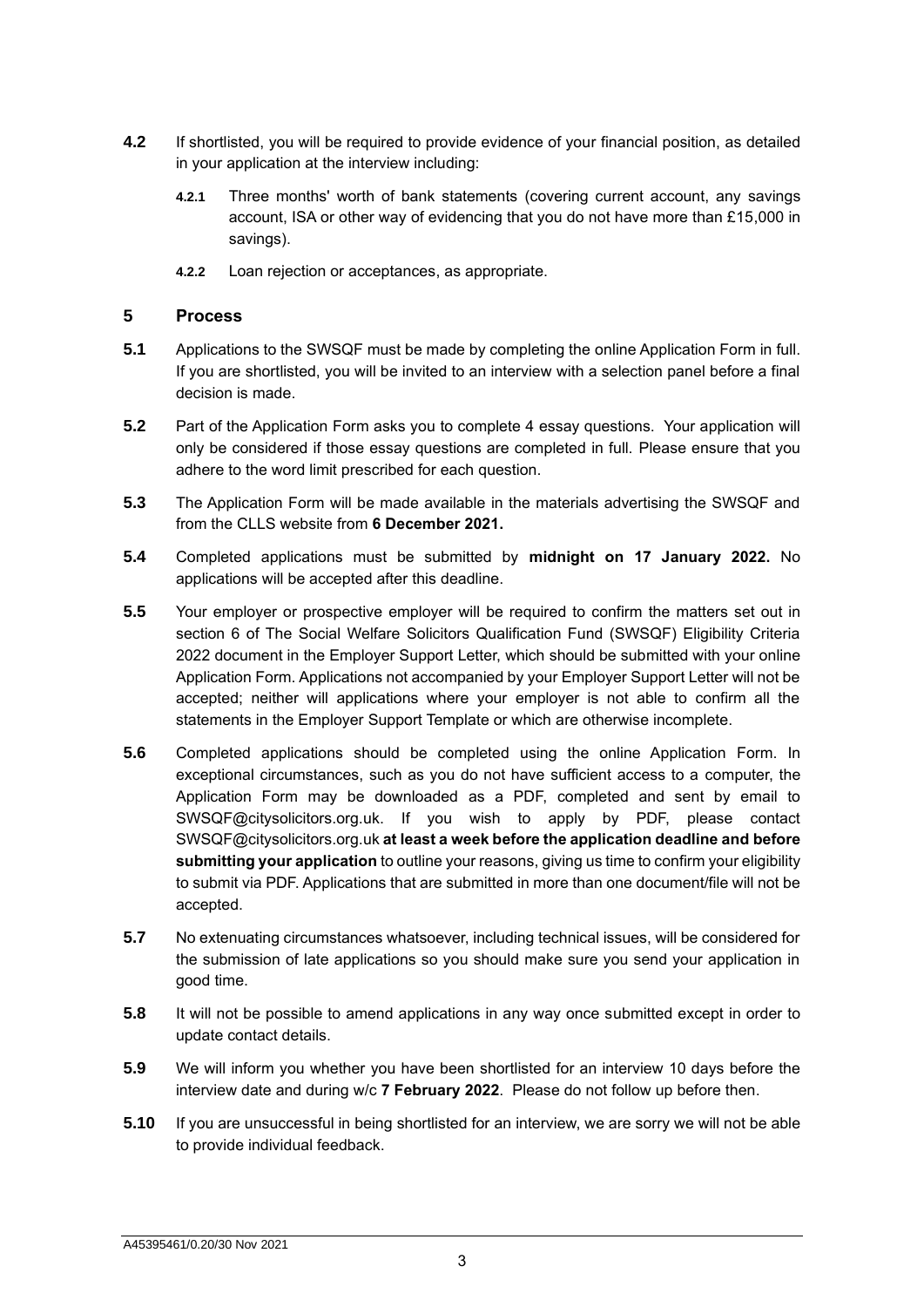### **6 Interview and assessment arrangements**

- **6.1** If shortlisted, you must be available to attend an interview with our selection panel (which will be conducted online) during the weeks commencing **21 and 28 February 2022**. If you are unable to attend the interview you will be withdrawn from the process and no extenuating circumstances will be considered.
- **6.2** Please let us know in advance if you have accessibility requirements. We will do our best to ensure all requests for reasonable adjustments are met at all stages of the process. Please let us know if you need additional support at any stage by emailing SWSQF@citysolicitors.org.uk.
- **6.3** We envisage that the shortlisting panel will comprise of representatives from the CLLS including its Training Committee, BARBRI, the Social Welfare Advisory Group (consisting of practitioners within the sector), and Young Legal Aid Lawyers. Our intention is that each application is marked by up to two of the shortlisting panel to ensure fairness, consistency and good practice.
- **6.4** Please ensure you have access to the relevant technology. If you do not have access to a computer for the online interview, please contact SWSQF@citysolicitors.org.uk **at least 10 days before the interview dates** to explain the situation in fewer than 250 words, and we will contact you to discuss what is possible. While in exceptional circumstances we will endeavour to arrange a face-to-face interview, whether we are able to do so depends on the availability of our interviewing panel and we are not able to guarantee a face-to-face alternative.
- **6.5** If shortlisted for an interview, you will be required to supply **at least one week ahead of the interview**, relevant documentation to support the circumstances detailed in your application including qualification certificate(s) and three months' worth of bank statements (covering current account, any savings account, ISA and any loan rejection or acceptances or other way of evidencing that you do not have more than £15,000 in savings). If you are unable to provide this evidence within the specified timelines, we will not be able to proceed with your application.
- **6.6** You will be advised of the final decision during w/c **7 March 2022** if you proceed to the interview**.** Please do not follow up before this time.
- **6.7** As the awards are entirely discretionary, it is not possible for you to appeal against decisions taken at any stage of the application process.

### **7 Data protection**

- **7.1** The application process requires personal and financial information to be disclosed. This information will be kept confidential by the selection panel and staff administering the scheme. All personal and financial information will be deleted at the point at which an applicant requests to be removed from the process (by email to: SWSQF@citysolicitors.org.uk) or when an applicant's application has been processed in full.
- **7.2** Applicants are asked to provide diversity information so that equal opportunity and the effectiveness of the scheme may be monitored. This information will be separated from the application upon receipt and will not be used in any part of the selection process.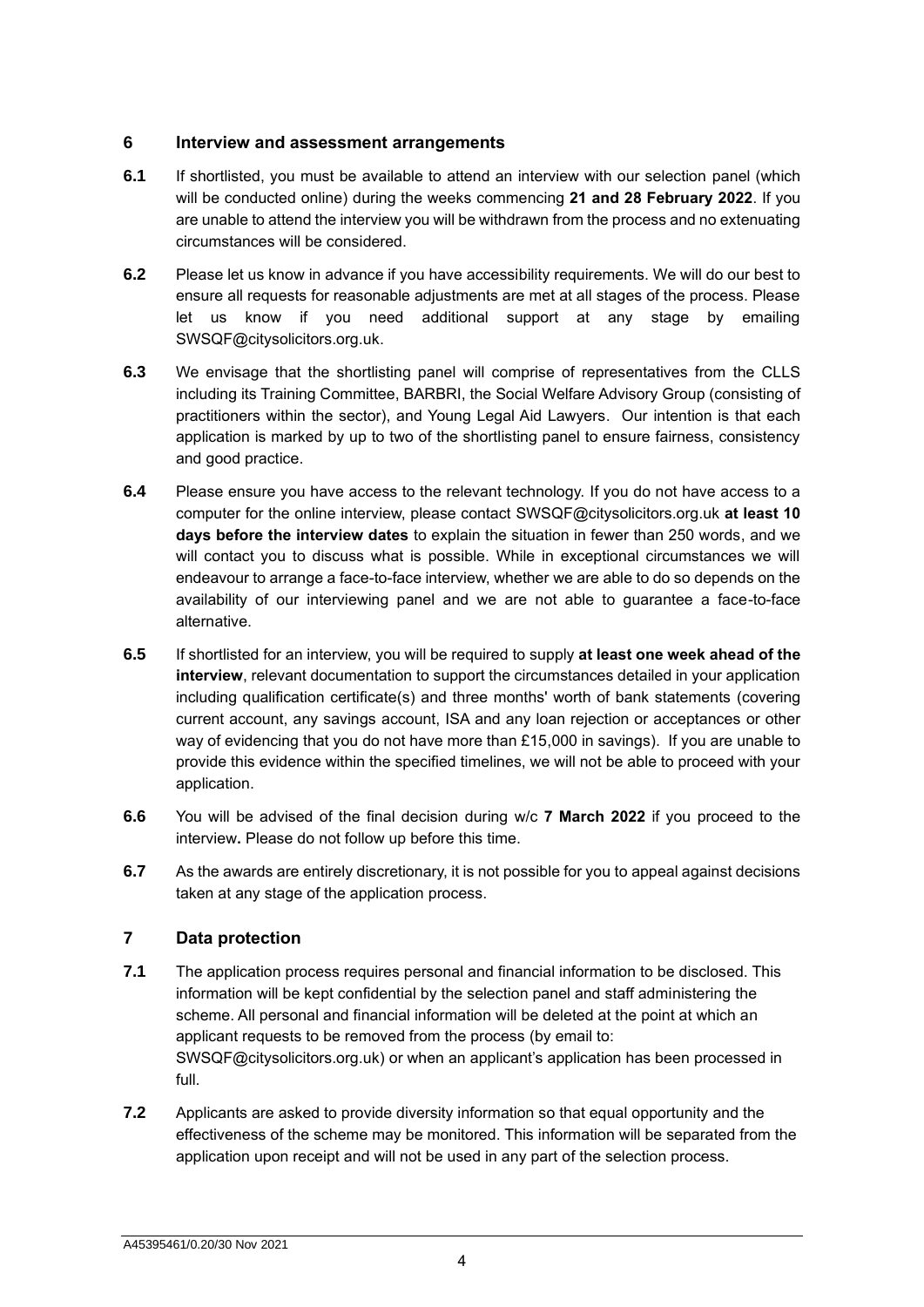## **8 Diversity and Inclusion**

- **8.1** Our shortlisting process is conducted 'blind'. This means that the shortlisting panel will not have access to information on your application including your name, gender or the name of your educational institutions.
- **8.2** The diversity questionnaire on the application form is for monitoring purposes. It is separated from your application form before shortlisting and kept in a password protected file that will not be seen by the selection panel.
- **8.3** We particularly encourage applications from those who are not traditionally represented in the legal profession.
- **8.4** We will do our best to ensure all requests for reasonable adjustments are met at all stages of the process. Please let us know if you need additional support at any stage by emailing SWSQF@citysolicitors.org.uk.

## **9 Conditions of support**

- **9.1** We anticipate applicants completing SQE part 1 (including the assessment) before the end of the academic year 2022-23 and starting the SQE part 2 preparation course and sitting the SQE part 2 before the end of the academic year 2022-23. Completion of both the SQE1 and 2 is expected to be achieved over a two-year period
- **9.2** Under no circumstances will deferral of a start date be considered outside these dates and the award will be withdrawn if a candidate cannot begin the SQE at the specified dates or complete the SQE within the specified time limit.

| 6 December 2021                | Applications open. The Application Form, Guidance to Applicants<br>and SWSQF Eligibility Criteria documents will be available from the<br>CLLS website: https://www.citysolicitors.org.uk/social-welfare-<br>solicitor-qualification-fund/ |
|--------------------------------|--------------------------------------------------------------------------------------------------------------------------------------------------------------------------------------------------------------------------------------------|
| 17 January 2022                | Applications close at midnight                                                                                                                                                                                                             |
| w/c 7 February 2022            | All applicants will be notified whether they have been shortlisted for<br>an interview                                                                                                                                                     |
| w/c 21 and 28 February<br>2022 | Interviews with shortlisted applicants                                                                                                                                                                                                     |
| w/c 7 March 2022               | All shortlisted applicants advised whether they have been<br>successful                                                                                                                                                                    |

### **10 Timetable 2021-2022**

### **11 Reviewing the SWSQF**

This is the first year of the SWSQF. The CLLS reserves the right in its absolute discretion to make appropriate enhancements and amendments to the SWSQF in line with its experience of operating the SWSQF and in line with sponsor financial commitments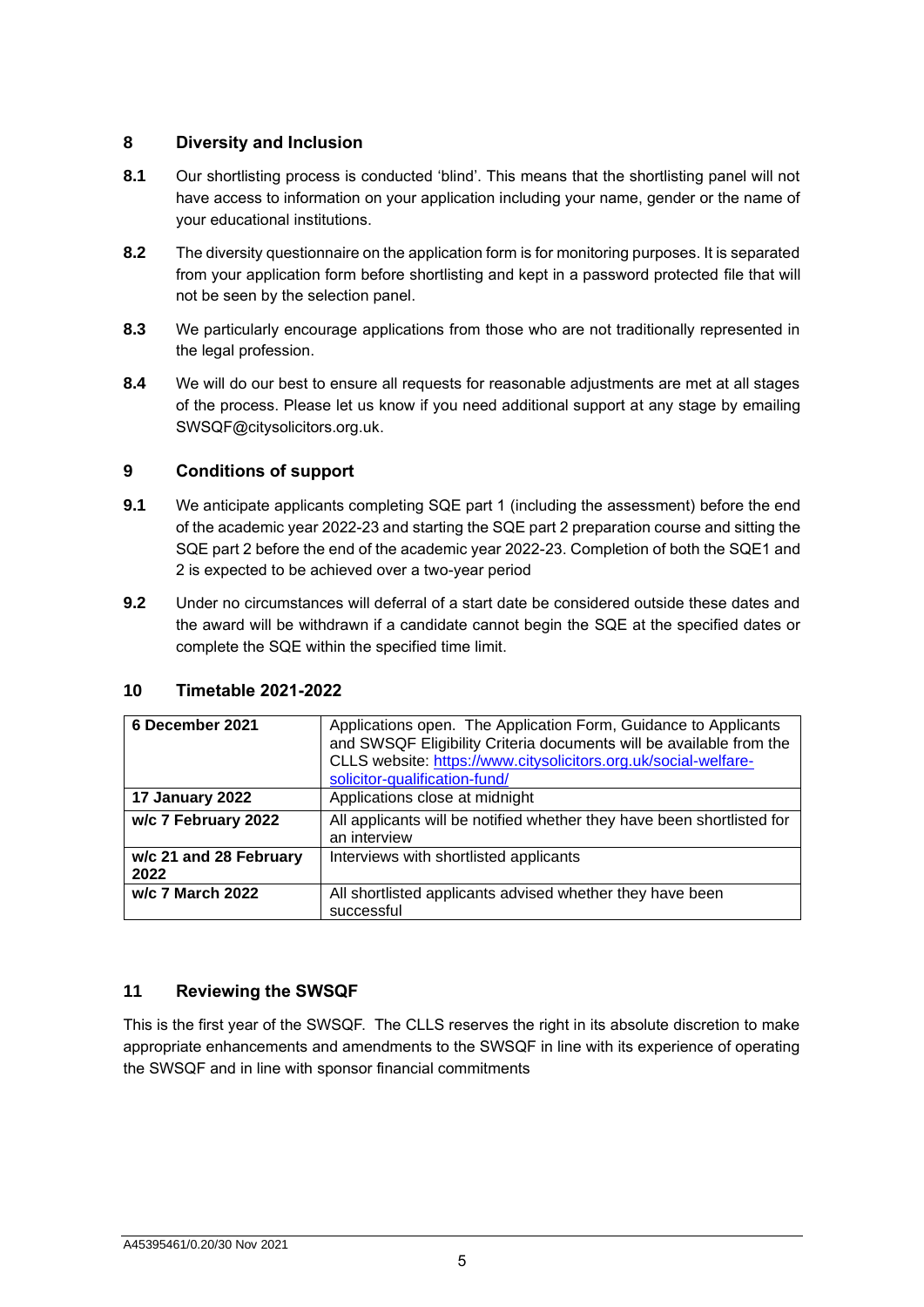## **Appendix 1**

## **Completing the Online Application Form**

This section contains further guidance on completing the online application form.

## *The Application Form must be completed in a single sitting. There is no option to save your work and complete it later.*

**We strongly suggest that you read the SWSQF Eligibility Criteria 2022, this Guidance for Applicants Document, the Employer Support Letter and the online Application Form carefully first and gather in advance everything you need to complete the Application Form**. You may wish to consider completing the 3 essay questions in section 5 of the application form separately, copying over your completed answers when you complete the Application Form. That will allow you to give the questions the thought they require. You should also ensure that you have your Employer Support Letter (outlined in section 7 of the Application Form) ready to upload as you complete the Application Form.

## **Complete Applications**

Please ensure you answer all the questions on the application form. Incomplete applications will be withdrawn from the application process, as will applications where plagiarism is suspected.

We expect application forms to be completed online. In exceptional circumstances, such as you do not have sufficient access to a computer, the application form may be downloaded as a PDF, completed by hand and sent by email to SWSQF@citysolicitors.org.uk. If you wish to apply by PDF, please contact SWSQF@citysolicitors.org.uk **at least a week before the application deadline and before submitting your application** to outline your reasons giving us time to confirm your eligibility to submit via PDF. Applications that are submitted in more than one document/file will not be accepted. If we have given you permission to complete a PDF application form by hand, please ensure that your handwriting is legible. If we cannot read your application form, it will be withdrawn from the application process.

## **Part 1: Your Details**

Please complete all the questions in this section ensuring all the details you enter are correct and that we will be able to contact you using the details you submit.

## **Part 2: Education**

Please complete as appropriate, noting that there is no eligibility requirement for a first class or upper second-class degree. Guidance on UK and overseas qualifications and degree equivalents is in section 2 of The Social Welfare Solicitors Qualification Fund (SWSQF) Eligibility Criteria 2022 document.

## **Part 3: Application and Commitment**

Please complete these questions, using the guidance above and in The Social Welfare Solicitors Qualification Fund (SWSQF) Eligibility Criteria 2022 document.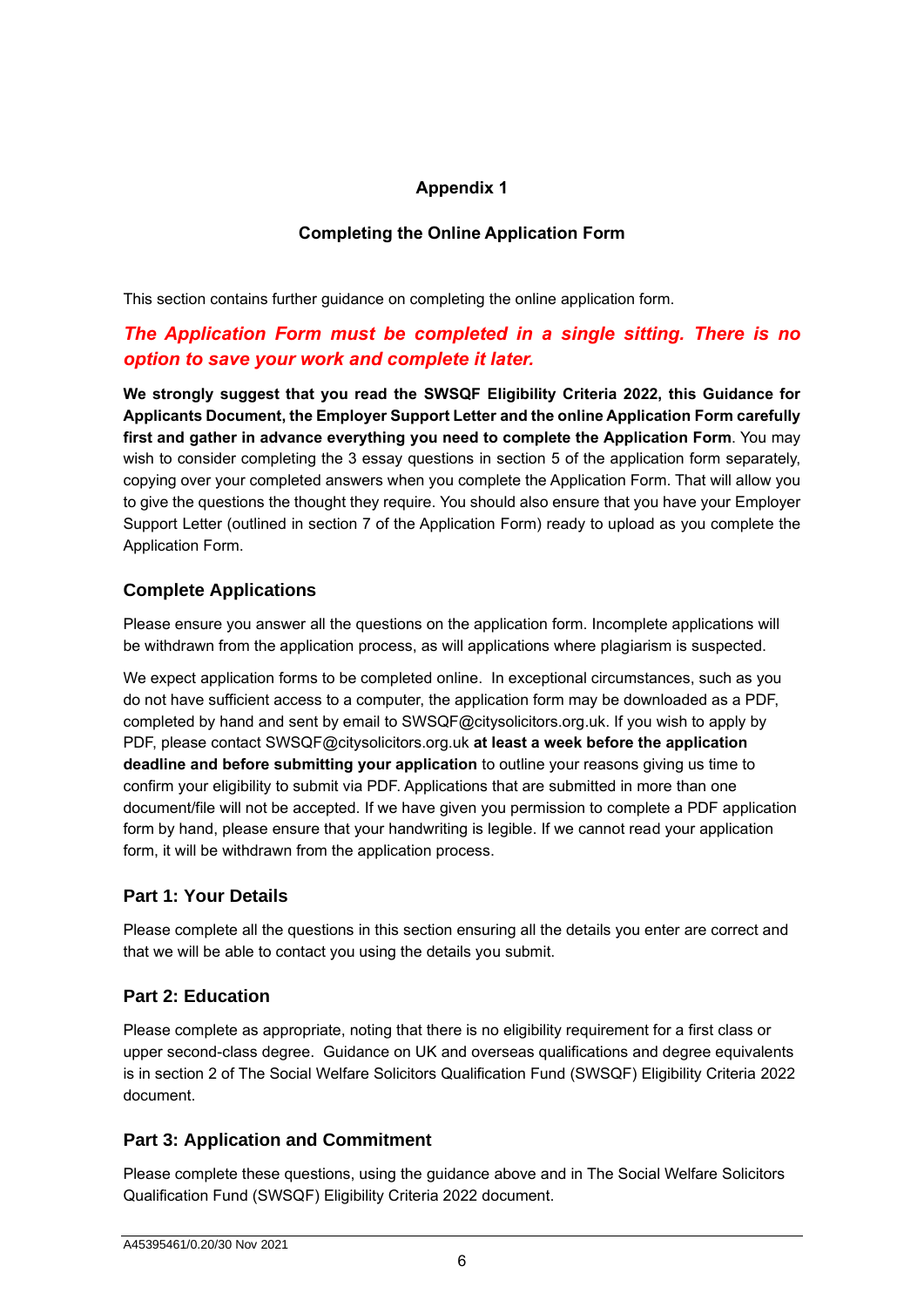## **Part 4: Eligibility Criteria**

Please complete these questions fully, using the guidance above and in The Social Welfare Solicitors Qualification Fund (SWSQF) Eligibility Criteria 2022 document**.**

**Please note** if you are shortlisted for an interview, you will be expected to provide evidence of:

- **Your degree or equivalent qualification.** Guidance on UK and overseas qualifications and degree equivalents is in section 2 of The Social Welfare Solicitors Qualification Fund (SWSQF) Eligibility Criteria 2022 document.
- The SWSQF provides financial assistance for the SQE. No assistance is provided towards your living costs. Please ensure that you are able to meet all expenses incurred in undertaking the SQE (other than tuition and exam fees) during the course of study, including for any dependents. You will be expected to provide evidence of **your financial circumstances** as outlined in section 4.2 above.

## **Part 5: Your commitment to becoming a Social Welfare Solicitor**

Note the word limit for each of these questions. If you exceed the limit, you will not be able to submit your application. You can check how many words you have written by clicking on the words "TO BE CONFIRMED" under the 'current character count' heading below each text box.

#### *What benefit will your solicitor qualification have for society, your clients, your firm and you?*

In answering this question, please be specific about any work you will be able to do or services you will be able to deliver only with this solicitor qualification in the context of your social welfare practice. Please address all stakeholders (your clients, your firm, you and wider society). Please draw on all factors you feel are relevant, including personal experiences you may have had or witnessed growing up and why you chose to study law and specialise in social welfare law. This list is not exhaustive and you may draw on other reasons.

#### *What do you see as being the key challenges facing the social welfare legal sector over the next five years, and what can be done to overcome them?*

In answering this question, please focus on the core challenges you think the sector may have and consider potential practical, technological, and campaigning solutions, explaining why you think those solutions could work.

#### *Describe how you anticipate managing study alongside your work and the processes you have put in place to support your intention to pass SQE 1 and 2 at the first attempt.*

In answering this question, consider that you will be studying for at least some of the SQE parttime alongside your work. As an approximate guide, the part time SQE requires a commitment of approximately 10 hours per week over 40 weeks for SQE 1 and approximately 10 hours over 12 weeks for SQE 2, plus the time preparing for the assessments. If you elect for the full-time SQE 1 preparation course, it is 20 hours of study per week, plus the assessment study time.

Please be specific about the processes you will put in place to support this arrangement enabling you to successfully pass SQE 1 and 2 at the first attempt and within the timelines described above.

Please read each of the questions carefully and ensure your answer to each is no longer than the word count specified in the relevant section of the application form. Please do not include footnotes as part of the word count. If you include any text from somebody else's work, you must make it clear the text is being quoted and where the text comes from. You must also cite any sources from which you obtain numbers, ideas, or other material. If we suspect parts of your answer to have been